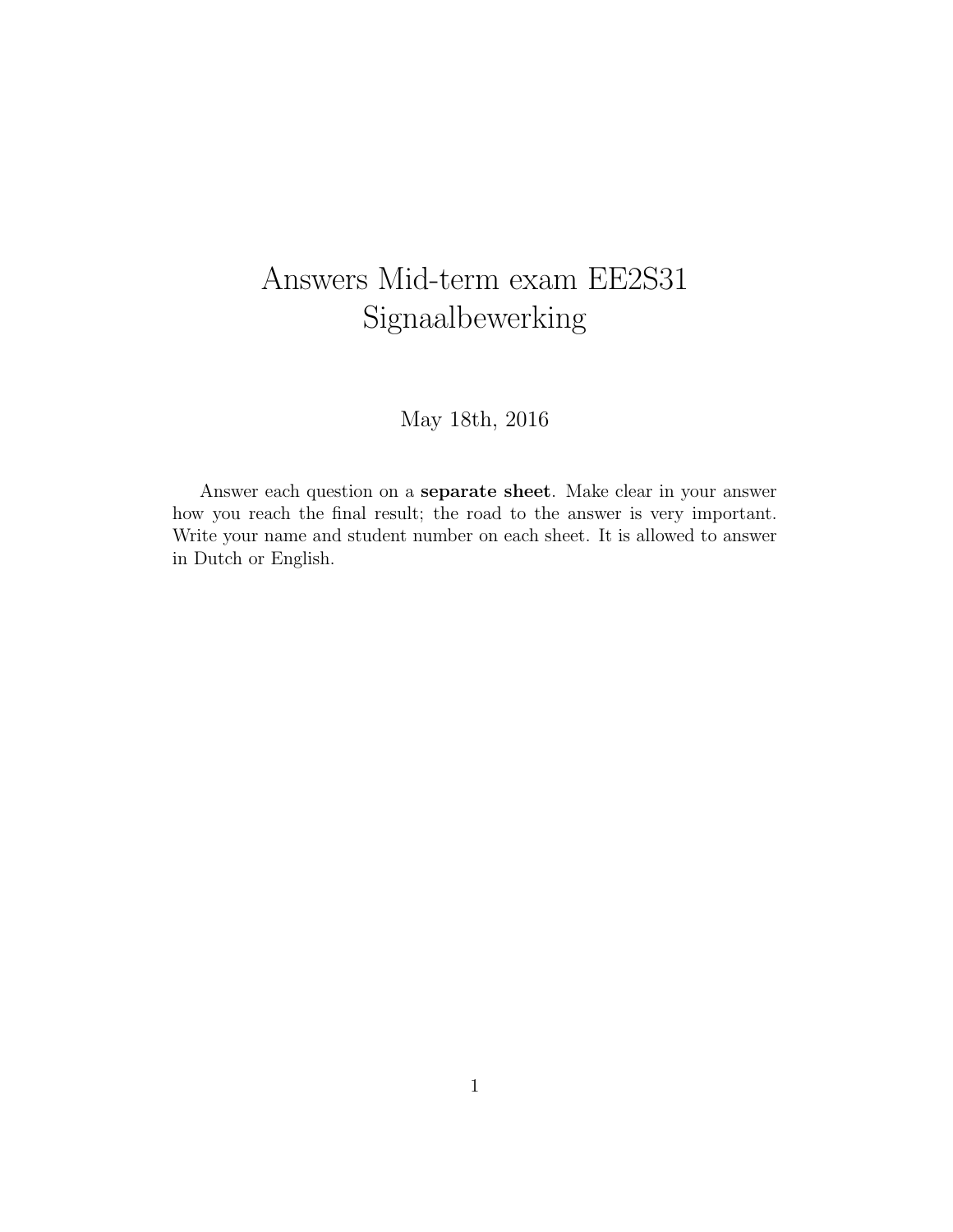## Question 1

(a)

$$
c \int_0^{\infty} \int_0^y e^{-2x} e^{-3y} dx dy = \frac{1}{15}c = 1
$$

 $c$  equals thus  $c=15.$ 

(b)

$$
c\int_{10}^{\infty} \int_{0}^{y} e^{-2x} e^{-3y} dx dy = \frac{c}{2} \left( \frac{1}{3} e^{-30} - \frac{1}{5} e^{-50} \right)
$$

(c)

$$
c \int_{x}^{\infty} e^{-2x} e^{-3y} dy = \frac{c}{3} e^{-5x}
$$

(d)  $f_{X|Y}(x|y) = f_{X,Y}(x, y)/f_X(x)$ .

(e)  $f_{X|Y}(x|y)$  depeds on y and thus are X and Y not independent.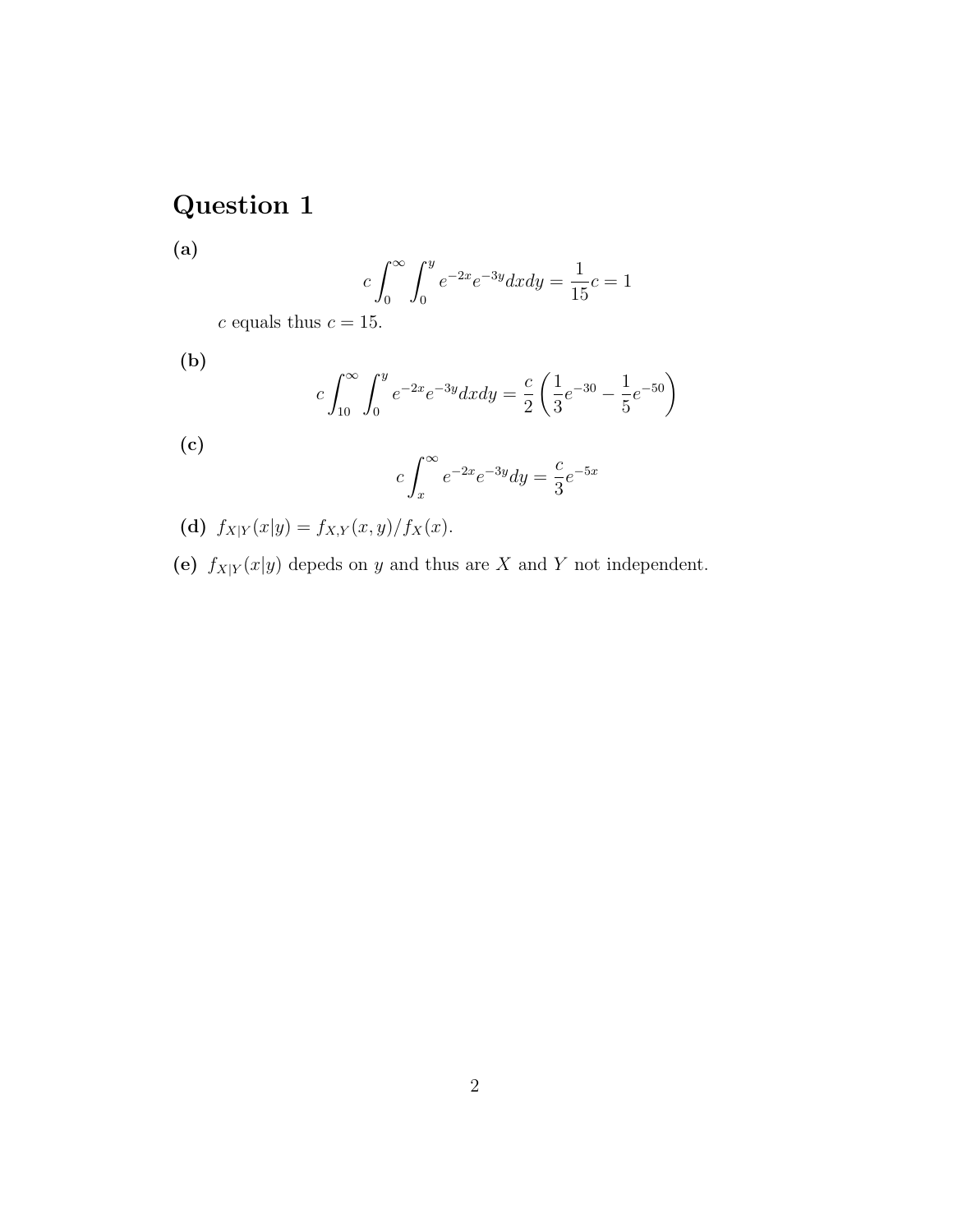## Question 2

- (a) This is a uniform pdf and should integrate to one. Thus,  $c = 1/3$
- (b)
- (c)  $E[X(t)] = t^2 E[A] = t^2 \frac{3}{2}$  $\frac{3}{2}$ .
- (d)  $R_X(t,\tau) = 3t^2(t+\tau)^2$
- (e) Non-stationary, as the expected value and the autocorrelation function depend on time  $t$ .